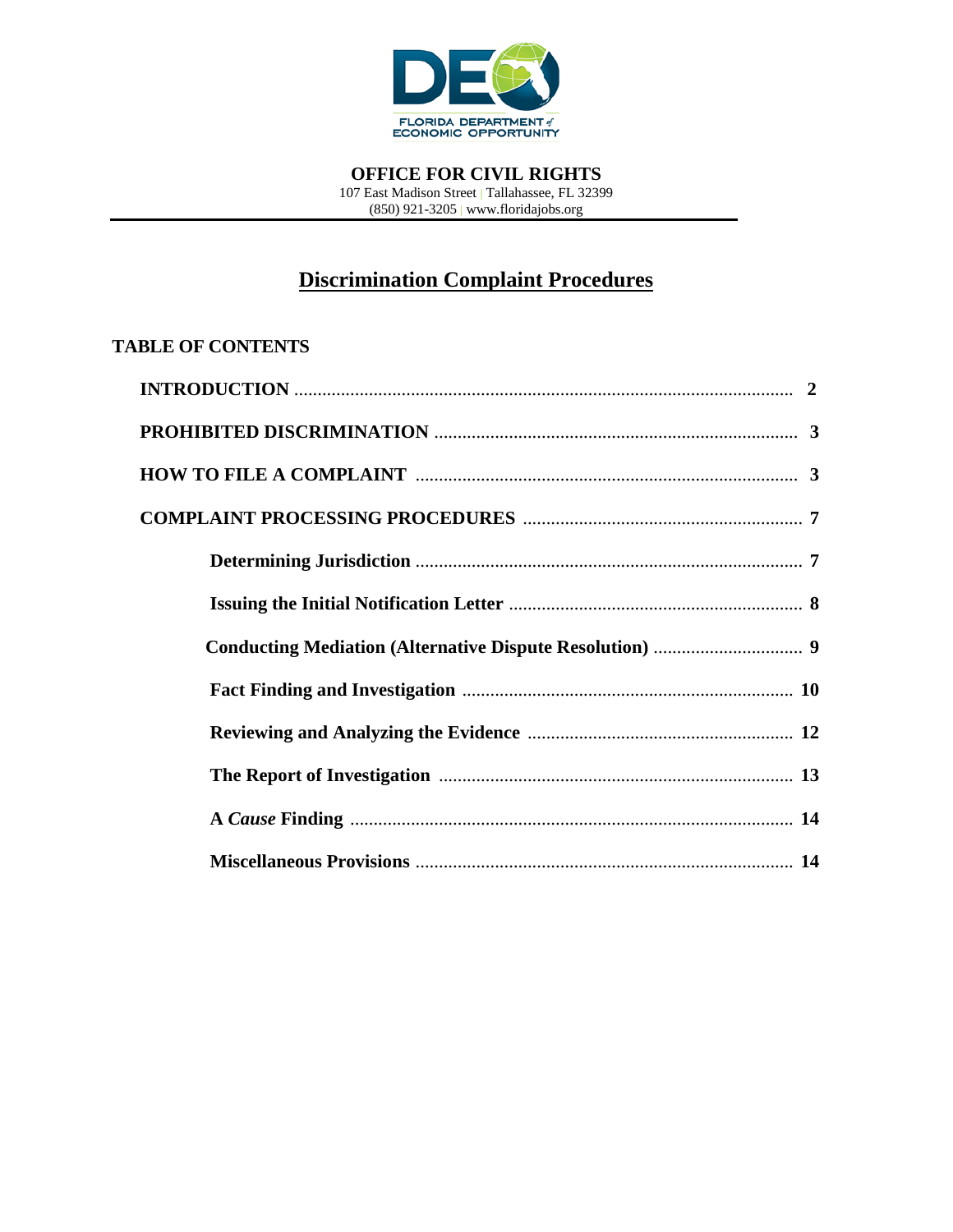#### **INTRODUCTION**

This document is designed to inform all interested parties about the procedures used by the Office for Civil Rights (OCR) to resolve complaints of discrimination. The OCR investigates alleged violations of the federal and state nondiscrimination laws that apply to the Department of Economic Opportunity, referred to herein as "the Department," and to the entities that receive federal financial assistance from or through the Department.

The OCR investigates all legally sufficient complaints of discrimination filed with the Department that are within the Department's scope of authority. Authority is limited to complaints of alleged discrimination which are:

- 1) filed by employees or applicants for employment with the Department, the one-stop career-center operators, or service providers in programs administered by the Department, or
- 2) filed by persons seeking or receiving services provided under federal or state programs administered by the Department.

The OCR does not have authority to accept and investigate complaints that do not meet the above criteria.

It is also important to note the following:

- Filing a complaint of discrimination with the OCR does not preclude the filing of the same or a similar complaint with another State, federal, or local agency having jurisdiction.
- Filing a complaint of discrimination with the OCR does not extend the deadline for filing the same complaint with another State, federal, or local agency having jurisdiction.

The complaint process that the OCR has established is designed to comply with the requirements of 29 CFR Part 37 (*Implementation of the Nondiscrimination and Equal Opportunity Provisions of the Workforce Investment Act of 1998*). This process complies with the requirements for discrimination complaint processing under other federal and state law applicable to the Department and its programs. When the OCR conducts an investigation, it acts as a neutral, unbiased fact-finder and is not an advocate for either the complainant or the respondent.

The Department has taken several measures to ensure the neutrality and impartiality of the OCR while simultaneously providing necessary resources. A conflict of interest exists for the Equal Opportunity (EO) Officer when any responsibility, expectation or interest exists that could interfere with the EO Officer's ability, motivation, or authority to perform his or her responsibilities under 29 CFR Part 37. In recognition of this, the Department provides administrative resources to the OCR through its Office of General Counsel while requiring the OCR to report directly to the Executive Director on Equal Opportunity matters. In addition, the OCR is physically separated from the Office of General Counsel to allow for private and confidential meetings with complainants.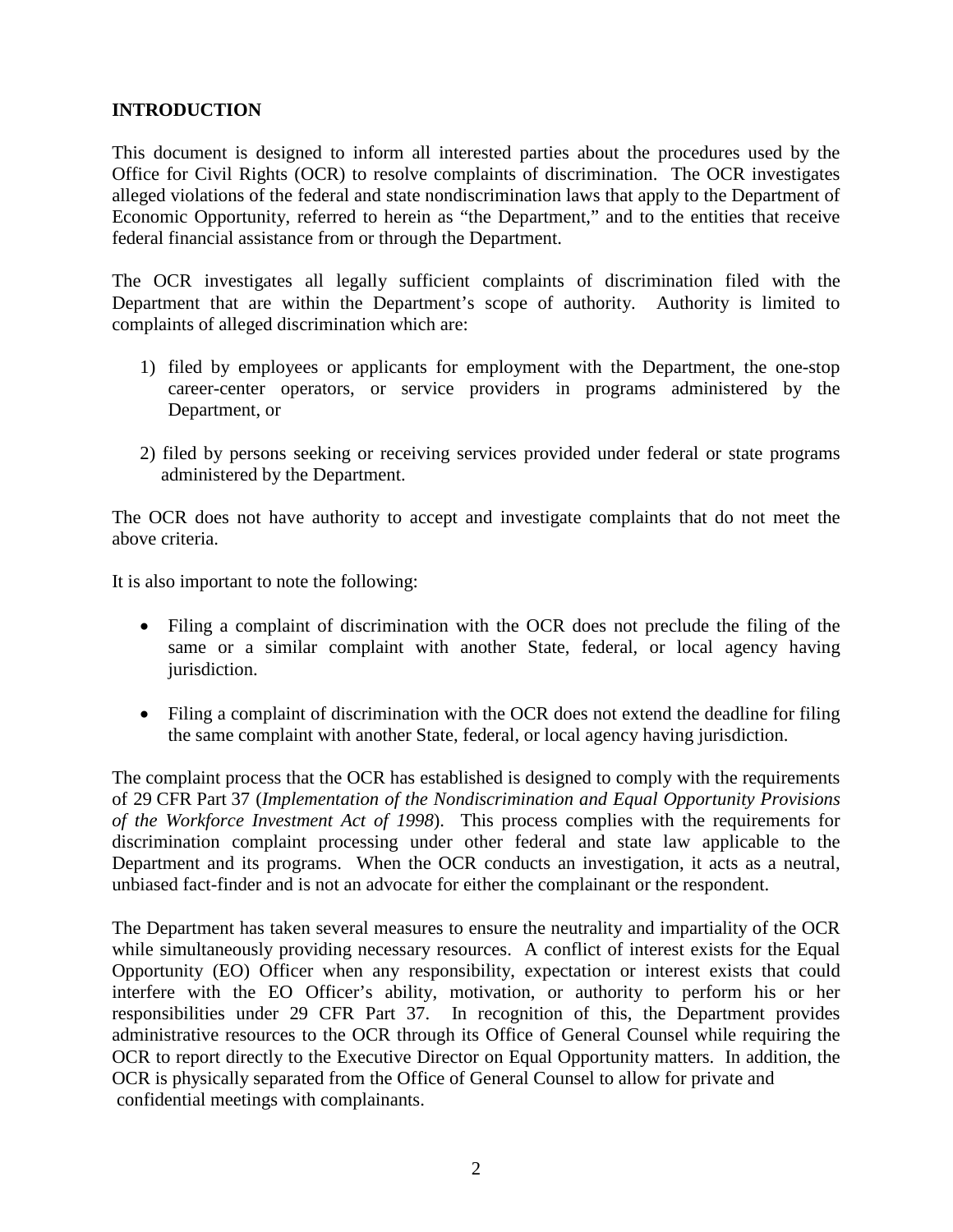#### **PROHIBITED DISCRIMINATION**

It is against the law for this recipient of federal financial assistance to discriminate on the following bases:

- Against any individual in the United States on the basis of race, color, religion, sex, national origin, age, disability, marital status, political affiliation or belief; and
- Against any beneficiary of programs financially assisted under Title I of the Workforce Investment Act of 1998 (WIA), on the basis of the beneficiary's citizenship/status as a lawfully admitted immigrant authorized to work in the United States, or his/her participation in any WIA Title I-financially assisted program or activity.

The recipient must not discriminate in any of the following areas:

- Deciding who will be admitted, or have access, to any WIA Title I-financially assisted program or activity;
- Providing opportunities in, or treating any person with regard to, such a program or activity; or
- Making employment decisions in the administration of, or in connection with, such a program or activity.

#### **HOW TO FILE A COMPLAINT[1](#page-2-0)**

**Who May File:** A complaint may be filed by any person who believes he or she, or any specific class of individuals, has been or is being discriminated against by a policy, program, activity or employee of the Department or a recipient of federal financial assistance through the Department. This includes all applicants for employment with and employees of the Department who believe they have been discriminated against - either on the job or during the hiring, promotion, or discharge process. It also includes all customers, beneficiaries, or applicants for services who believe they have been denied services or treated differently than others in the receipt of services. A complaint may also be filed through a representative. (To obtain requirements and procedures for filing complaints with other state and federal agencies, refer to Table 1 for contact information.)

**Where to File:** Most individuals who wish to file a discrimination complaint about a program or activity offered through the One-Stop system have several options concerning where to file. The options that are available depend on:

• whether the alleged victim of discrimination is 1) an employee or applicant for employment or 2) a customer, and

<span id="page-2-0"></span> $\frac{1}{1}$  A complaint filed with the OCR is officially called a "charge of discrimination." Throughout these procedures, the terms "complaint" and "charge of discrimination" may be used interchangeably.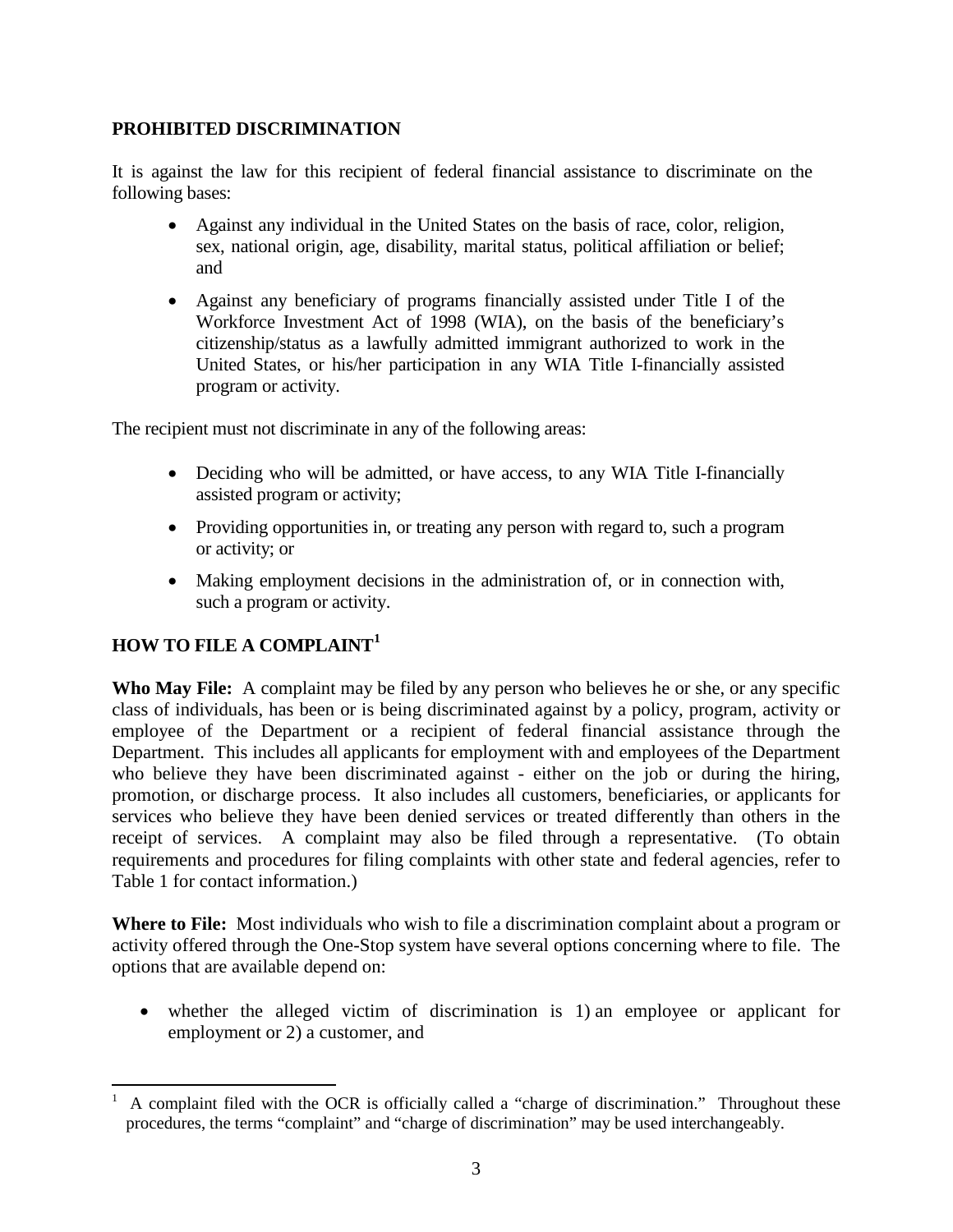• the specific source of financial assistance for the program or office that allegedly discriminated.

Discrimination complaints filed under the provisions of the Workforce Investment Act of 1998 may be filed with the Department's OCR or the U.S. Department of Labor's Civil Rights Center. Either the OCR or the Civil Rights Center will answer any questions a potential complainant has about complaint filing and investigation. Contact information for the OCR, the Civil Rights Center, and the other state and federal agencies that will accept complaints under the laws applicable to the Department and its programs is provided in Table 1.

**Note:** The complaint must be filed with the appropriate state or federal agency if the complainant wishes to preserve his or her rights to seek any of the remedies provided under the Florida Civil Rights Act or federal equal employment opportunity laws.

#### Filing a Complaint with the OCR in the Department of Economic Opportunity

Those wishing to file a discrimination complaint with the OCR should do so using the Department's *Discrimination Complaint Information Form*, available on line at **<http://www.floridajobs.org/civilrights/docs/Complaint%20form.docx>** or by contacting the OCR by telephone, in writing, or electronic mail.

Complaints filed with the OCR that do not use the forms package (for example, a signed letter or faxed statement of allegations) will be accepted so long as the information provided substantially complies with the requirements of the Content of Complaint section below. However, persons filing a complaint with the OCR without using the forms package must subsequently submit such additional information as the OCR may request.

With the exception of sexual harassment allegations or situations posing an immediate, recognizable threat to the complainant's safety and well being, the OCR will not begin investigating the complaint until the mediation election form and the additional information are received.

**When to File:** A charge of discrimination filed with the OCR must be filed within 180 calendar days of the alleged act of discrimination. "Filing" means a written complaint must be received by the OCR before the expiration of the 180-day period for filing. Complaints received after the filing deadline will be returned to the complainant with a notice of options for filing with either a federal or state enforcement agency, unless the Civil Rights Center's director has extended the filing time, as described below.

A charge of discrimination filed with the Civil Rights Center must be filed and received by the Civil Rights Center within 180 calendar days of the act of alleged discrimination, unless the Civil Rights Center's director has extended the filing time.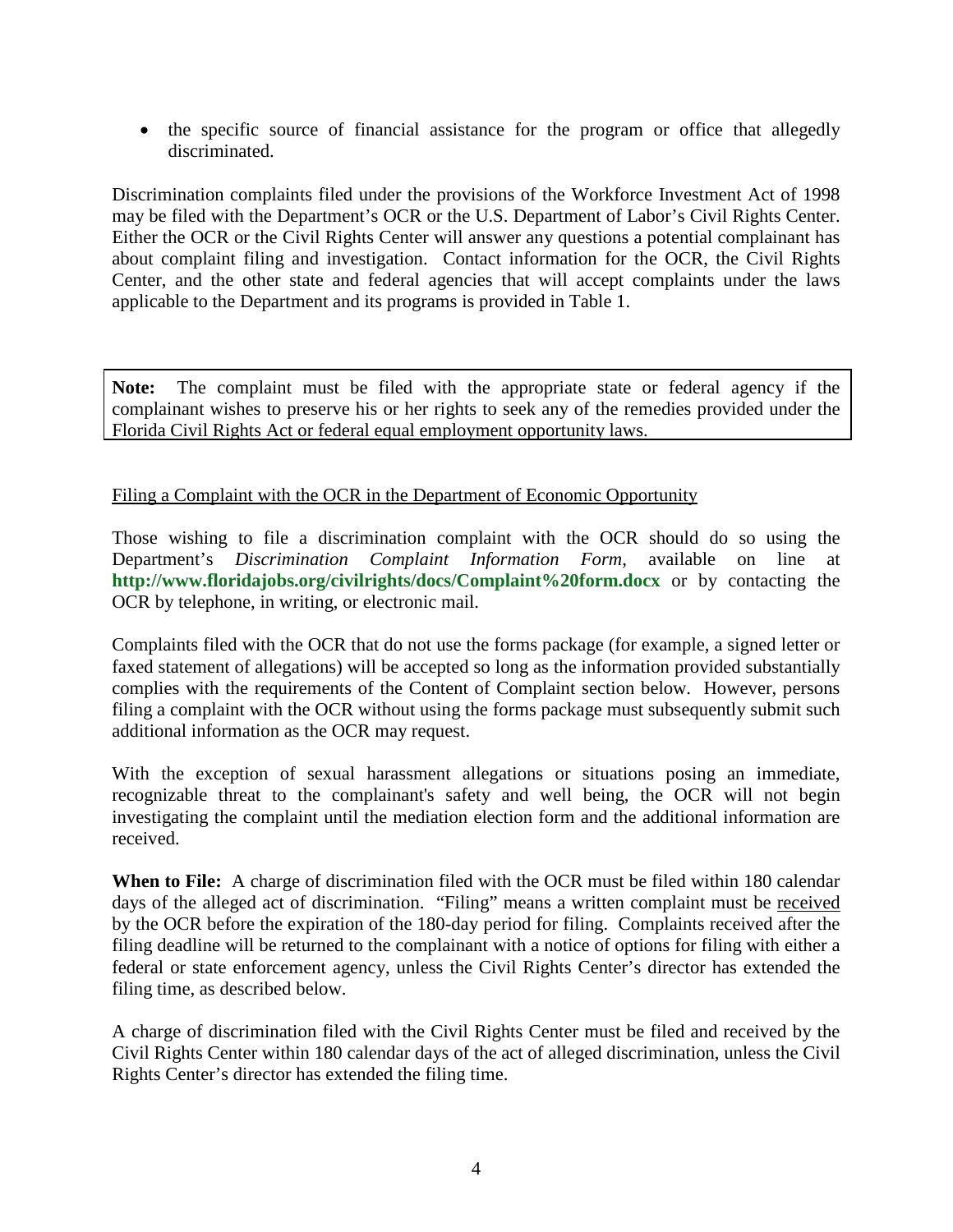The Civil Rights Center director may extend the deadline for filing a discrimination complaint if the complainant specifically asks the director for an extension and proves that s/he has good cause for the late filing. The OCR will accept a complaint filed after the deadline if the complaint is accompanied by a written extension from the Civil Rights Center's director.

Employees and applicants for employment should note that filing a charge of discrimination with state or federal enforcement agencies, namely the Florida Commission on Human Relations, the Civil Rights Center, or the United States Equal Employment Opportunity Commission (EEOC), is a prerequisite to challenging an employment decision in court. Filing with the OCR or another agency does not extend the deadline for filing a complaint with the Florida Commission or the EEOC.

**Content of the Complaint:** A complaint filed with the OCR or the Civil Rights Center must be in writing and include the following:

- 1) The complainant's name and address (or other means of contacting the complainant);
- 2) The identity of the respondent (the recipient and/or individual allegedly responsible for the discrimination);
- 3) A description of the complainant's allegations. The description must include enough detail to allow the OCR or the Civil Rights Center to decide whether:
	- a) the OCR or the Civil Rights Center has jurisdiction over the complaint;
	- b) the complaint was filed in time; and,
	- c) the complaint states a case of discrimination, i.e., that the allegations, if true, would violate a federal or state nondiscrimination law; and,
- 4) The signature of the complainant.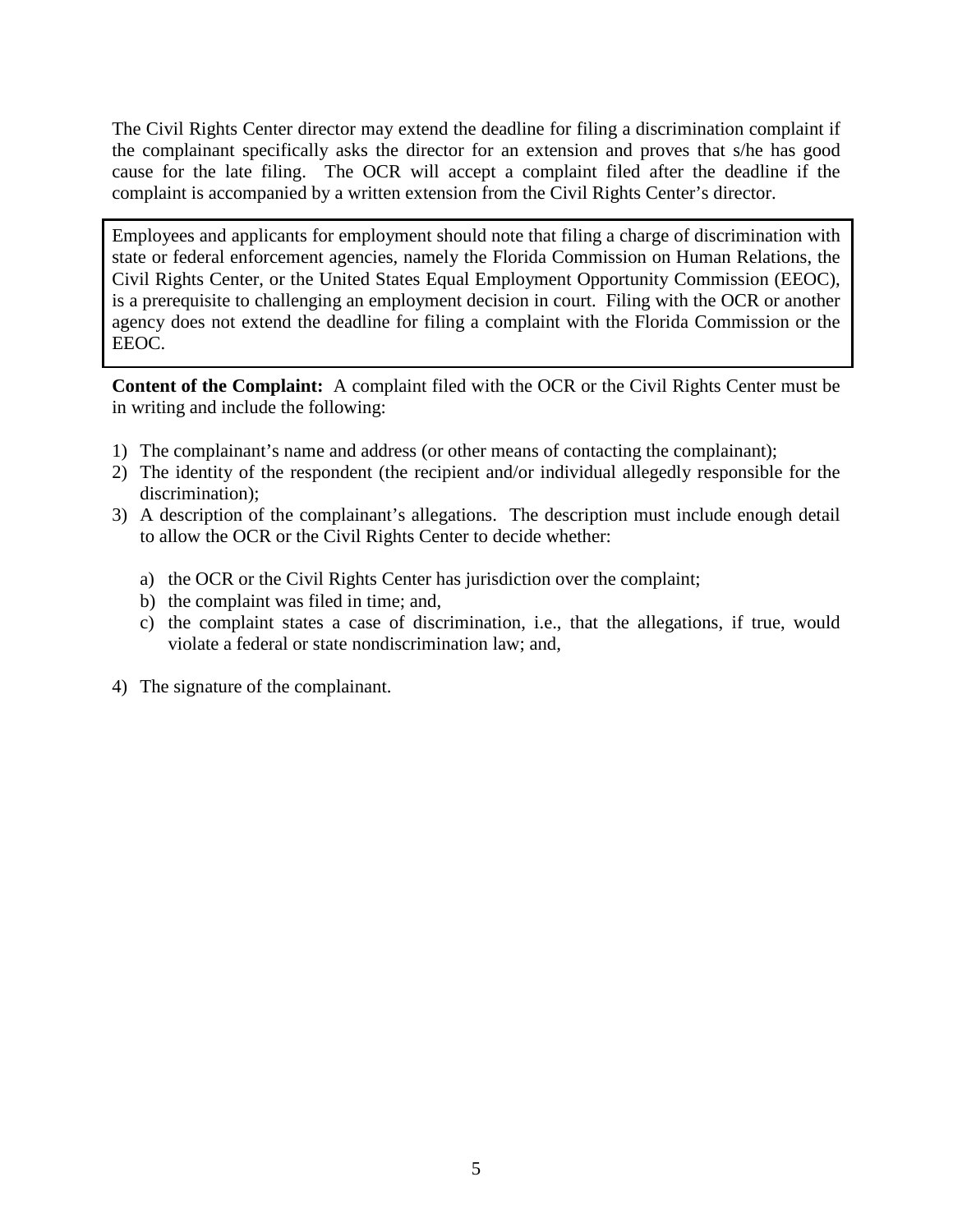Complaints filed with the OCR must also include:

- 1) Indication whether or not there is a willingness to mediate; and
- 2) A completed consent form regarding the release of personal information.

If the complainant has a personal representative in this complaint, his or her name, contact information and signature are also required, whether the complaint is filed with the OCR or the Civil Rights Center.

**Incomplete Complaint:** If a complaint filed with the OCR does not contain enough information to permit the OCR to determine that it has jurisdiction, the OCR will request that the complainant provide the needed information. Within seven days of receiving the forms package from the complainant, the OCR will notify the complainant, in writing, of any deficiencies. Where the complainant is unreachable or does not provide the needed information within the time specified in the request, the OCR may close the complainant's file without prejudice. ("Without prejudice" means that the complainant can resubmit the complaint, so long as it is filed by the deadline.) If the OCR closes the complainant's file for lack of required information or for lack of authority to investigate, the OCR will send written notice of the closure to the complainant's last known address. Should the complainant supply the missing information after the file is closed, the complaint can be reopened and investigated provided the deadline for filing, discussed above under "When to File," has not passed, and jurisdiction can be established. The complaint will be logged as received on the date the file is reopened and the 90 calendar-day resolution period will commence with the later date.

**Calculation of Time Periods:** The date used by the OCR to determine whether a complaint has been timely filed is the date the OCR actually receives written notice of an allegation of discrimination. The written notice can be made by submitting an official OCR *Discrimination Complaint Information Form* or through other means, such as a letter or memorandum. Where a complaint is received in some form other than on the OCR or the United States Department of Labor's complaint form, the complainant must subsequently complete and submit the OCR *Discrimination Complaint Information Form* and the appropriate consent forms. Under these circumstances, an OCR form that would otherwise be untimely will relate back to the date the first letter or memorandum was received, so long as the complaint form states the same facts or additional facts related to or growing out of the subject matter of the first letter or memorandum.

The other time periods in these procedures will not commence until the OCR actually receives a completed forms package including: the complaint form, mediation election form and Privacy Act consent form. The time period for determining jurisdiction, initial notification letter, mediation, and the 90-day deadline for issuing a Report of Investigation will not commence until the complainant has submitted these forms in a manner that substantially complies with the Content of the Complaint section, above.

Where the last day of any time period in these procedures falls on a weekend or official state holiday, the next regularly scheduled workday will be the deadline for completing the action. Any time period in these rules which is less than ten days will be calculated excluding weekends or official state holidays.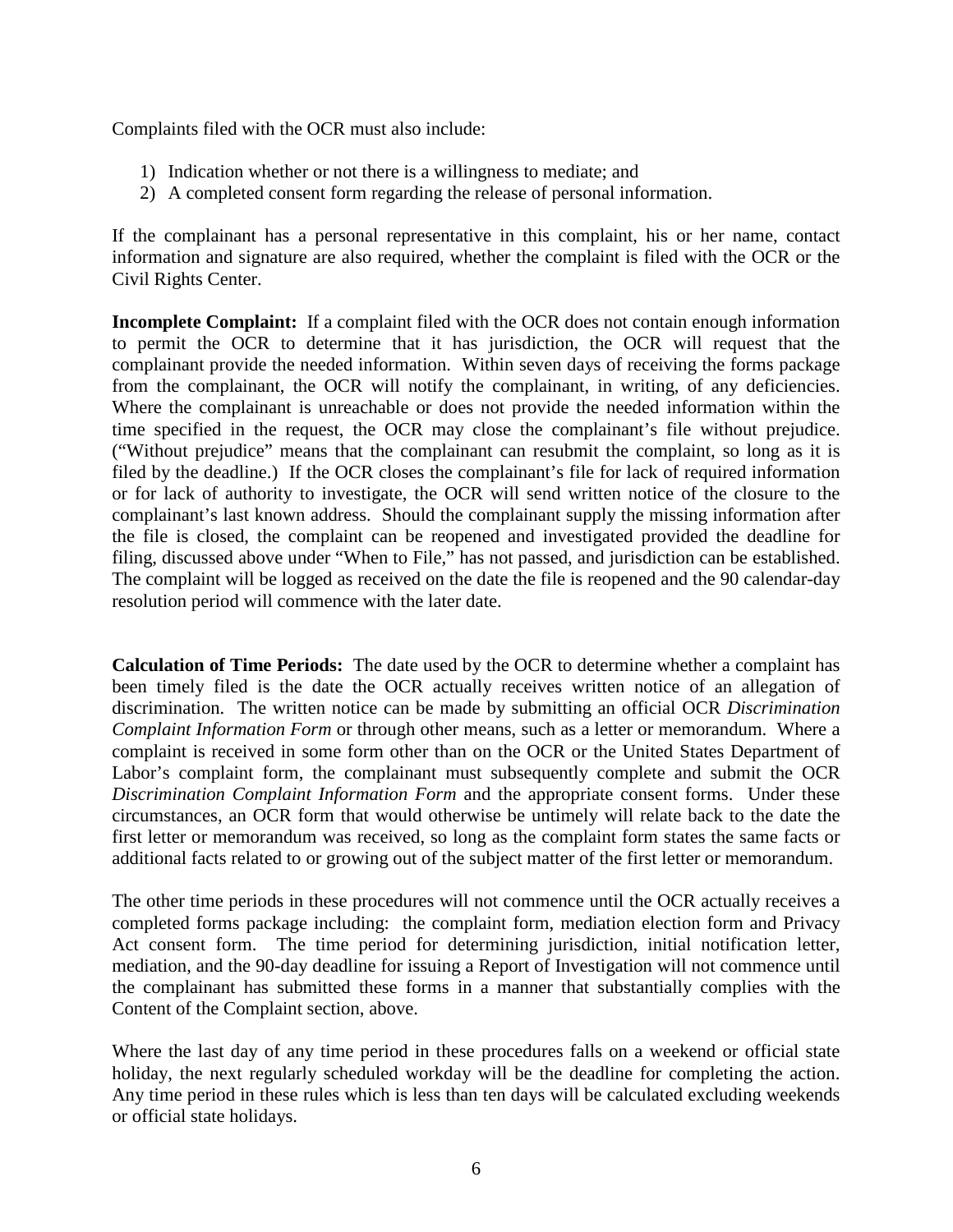For information about how the Civil Rights Center calculates applicable time periods, contact the Civil Rights Center directly. Contact information is provided in Table 1.

#### **COMPLAINT PROCESSING PROCEDURES**

**Note:** The procedures described in this section are used by the OCR. The procedures used by the Civil Rights Center for processing discrimination complaints are explained in the Workforce Investment Act nondiscrimination regulations, 29 CFR part 37, beginning at section 37.81. Other agencies have different complaint-processing procedures. Contact information is provided in Table 1.

#### **I. Determining Jurisdiction**

When the OCR receives a charge of discrimination, it is reviewed to determine whether the complaint contains the required information and whether the OCR has the legal authority to investigate. Authority will be determined within five business days after the OCR receives the charge of discrimination.

The OCR has authority only for complaints that meet all of the following requirements:

- 1) The complaint alleges a violation of a state or federal antidiscrimination law;
- 2) The complaint was received by the OCR by the deadline for filing, as discussed above under "When to File," unless the deadline has been extended by the Civil Rights Center's director or, for other federal agencies, the proper authority;
- 3) The recipient against which the complaint is filed is either the Department or an entity that receives federal financial assistance through the Department.

**Notice of Lack of Jurisdiction:** Where the OCR determines it does not have jurisdiction over a complaint, the OCR will, within 10 business days after receiving the complaint, notify the complainant in writing that the OCR will not accept the complaint. The notice will give a statement of the reasons underlying that determination and also inform the complainant of his or her options for filing a complaint with agencies other than the OCR. For complaints involving entities that receive financial assistance through the Department from the United States Department of Labor, the complainant will be notified that he or she has the option of filing the complaint with the Civil Rights Center within 30 days after receipt of the notice of lack of jurisdiction from the OCR.

**Deferral:** Even if the OCR has jurisdiction and the complaint is filed within the allowable time period, the OCR may decline to process the complaint if the complainant has a similar case pending in another forum and the OCR has reasonable assurance that the complainant was aware of his or her right to file with the OCR at the time the complaint was filed in that forum. If the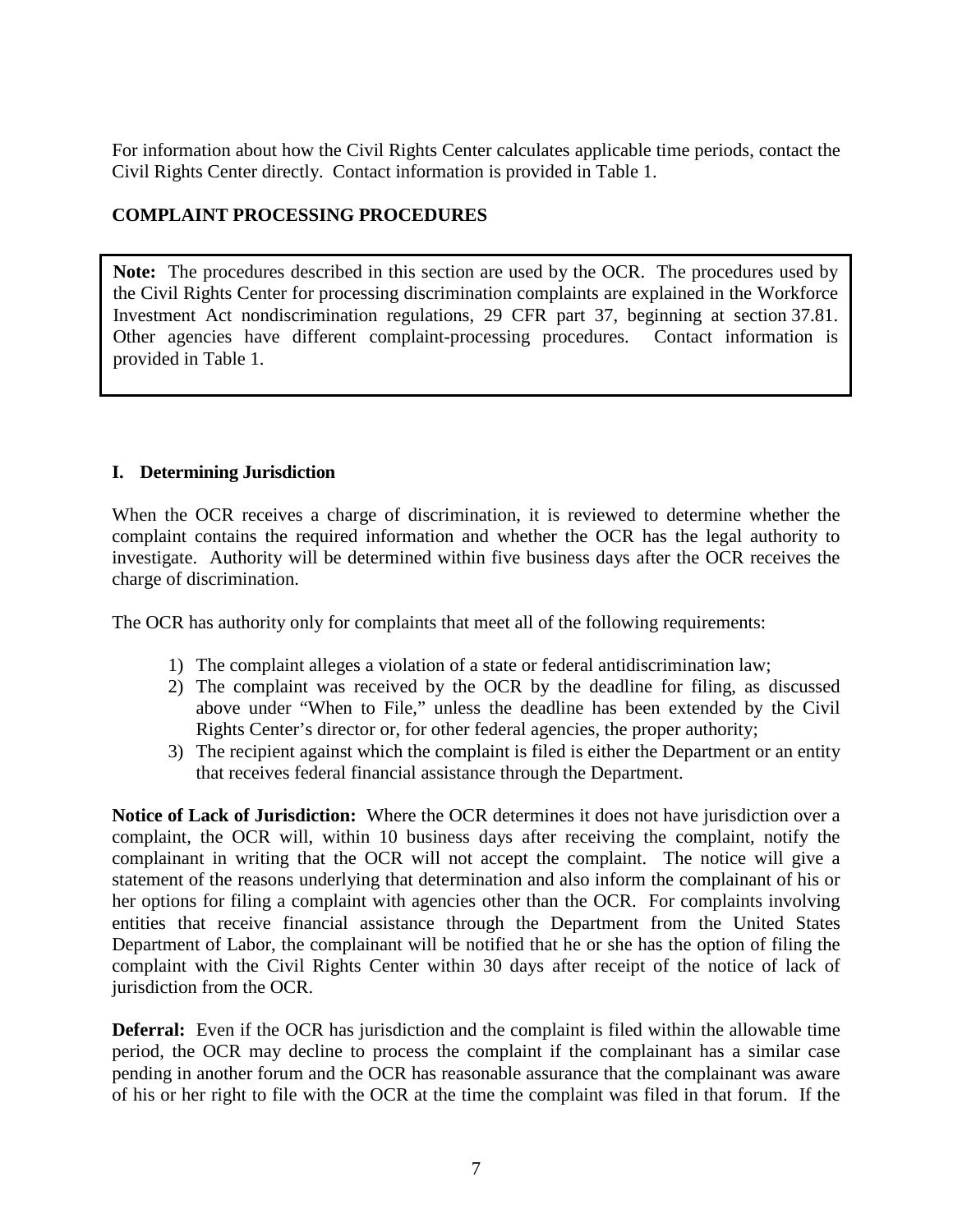complainant chooses to continue with the complaint filed in another forum, the OCR will close its case file and defer to the investigation by the other authority.

Where the OCR defers its investigation, the OCR will immediately notify the complainant in writing. This notification will advise the complainant that he or she may request that the OCR reopen its investigation after the complainant receives a determination in the case that is pending. The request to reopen the investigation must be received within 30 days of receipt of determination in the other case. The OCR may request and review the other case file as part of its investigation.

Where the respondent has been given notice of the complaint, the investigator will also notify the respondent in writing that the OCR case file has been closed for administrative reasons unrelated to the merit of the allegations made in the complaint.

When the complainant has a career-service grievance pending with the Department's Human Resource Management Office, the OCR will not accept a complaint on issues filed and investigated as a grievance. Under the Department's grievance procedures, claims of Under the Department's grievance procedures, claims of discrimination or sexual harassment are excluded from the career-service grievance process and must be filed with the OCR, not Human Resources.

Just because a person has filed a complaint or participated in an OCR investigation, a respondent is not prevented from taking standard personnel actions against that person. However, the respondent should act with caution and only where there is independent justification for the standard personnel action. The respondent should be prepared to show that an action would have been taken regardless of the existence of the complaint or investigation.

#### **II. Issuing the Initial Notification Letter**

Within five business days after it receives the complaint and determines it has jurisdiction to investigate, the OCR will provide written notice to the complainant.

Where the OCR decides to reject an issue, it will also give the reason or reasons for the rejection. The letter will again explain options available to the complainant for filing with other agencies.

If the complainant has requested mediation, the initial notification letter will explain that the complainant will be contacted regarding the date, time, and location of the mediation conference. The notice will also explain that any investigation will be suspended until the mediation process has been concluded.

If mediation is not requested, the respondent's notice will indicate that a complaint has been received, accepted for investigation by the OCR and will be processed as described in Section IV below.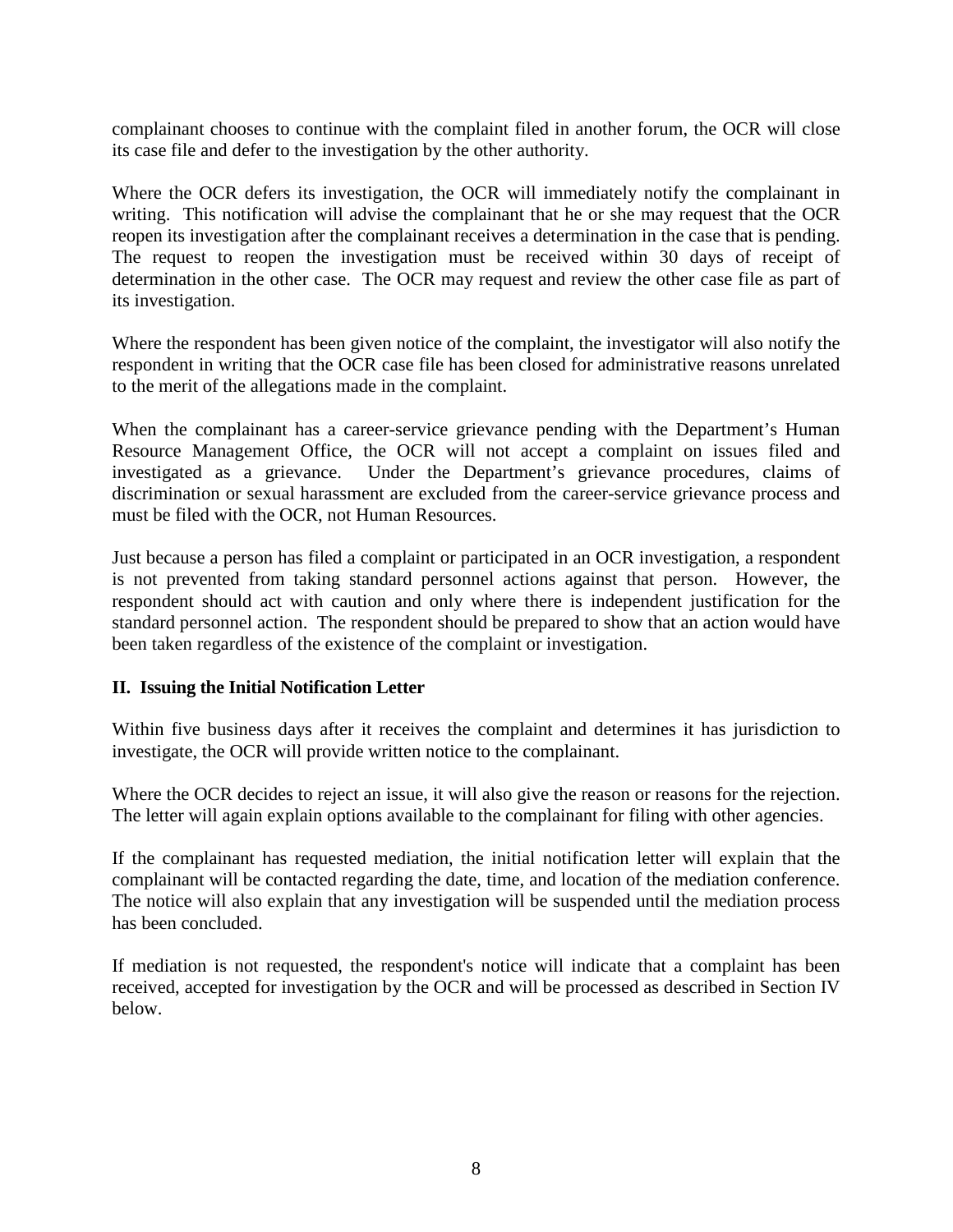#### **III. Conducting Mediation (Alternative Dispute Resolution)**

Mediation is offered as an alternate means of resolving the complaint that allows the parties to avoid the traditional investigative or litigation process. In mediation, a neutral third party, trained in dispute resolution, listens to both the complainant and respondent and encourages them to reach a voluntary, negotiated settlement of the charge of discrimination. Mediation gives the parties a chance to discuss the issues raised in the complaint, clear up misunderstandings, find areas of agreement, and incorporate those areas of agreement into solutions. Under regulations applicable to United States Department of Labor financially assisted programs, the decision to use mediation rests with the complainant.

The mediator will arrange for and send written confirmation of the mediation conference to the parties and their representatives, if any. The letter will include the date, time and location<sup>[2](#page-8-0)</sup> of the mediation conference and a statement of the issues presented and the relief sought. Both the complainant and respondent may be represented by an attorney or another person of their choice at the mediation conference, or may appear on their own behalf with or without a personal representative or attorney present. However, both parties are required to have someone present at the mediation conference with the authority to resolve the dispute.

A mediator does not resolve the charge of discrimination or impose a decision on the parties; instead, the mediator helps the parties achieve a mutually acceptable resolution of the complaint. The mediation process is separate from the formal complaint investigation, and anything disclosed by the parties during mediation will not be revealed to the OCR by the mediator.

Where the complainant does not elect to mediate, an investigator will immediately begin fact finding as described in Section IV, below. Where the complainant elects to mediate, within five business days of receipt of the complainant's election to mediate, the OCR will prepare a memorandum to the respondent informing the respondent that a complaint has been received and requesting the respondent to contact the OCR within five business days about mediation arrangements. The mediation conference will be held within 15 business days following the response to the OCR. Where the respondent is located in Tallahassee, the memorandum and a copy of the complaint will be delivered to the respondent's chief administrative officer, with a copy to the equal opportunity representative, by close of business of the following day. Where the respondent is located outside Tallahassee, the memorandum and a copy of the complaint will be sent by overnight mail.

While the OCR or mediator will attempt to schedule the mediation conference at a time convenient to all parties, the OCR retains the final authority to set the date and time of the mediation conference, and the parties may have to adjust their schedules in order to participate.

If the parties are able to resolve the dispute at the mediation conference, a written settlement agreement will be prepared and signed by all parties prior to the adjournment of the conference. The agreement will have the force of a binding contract. A copy of the agreement will be given to all parties.

<span id="page-8-0"></span> $\frac{1}{2}$  $\alpha$ <sup>2</sup> The mediation may also be held via a conference call with some or all parties to the mediation.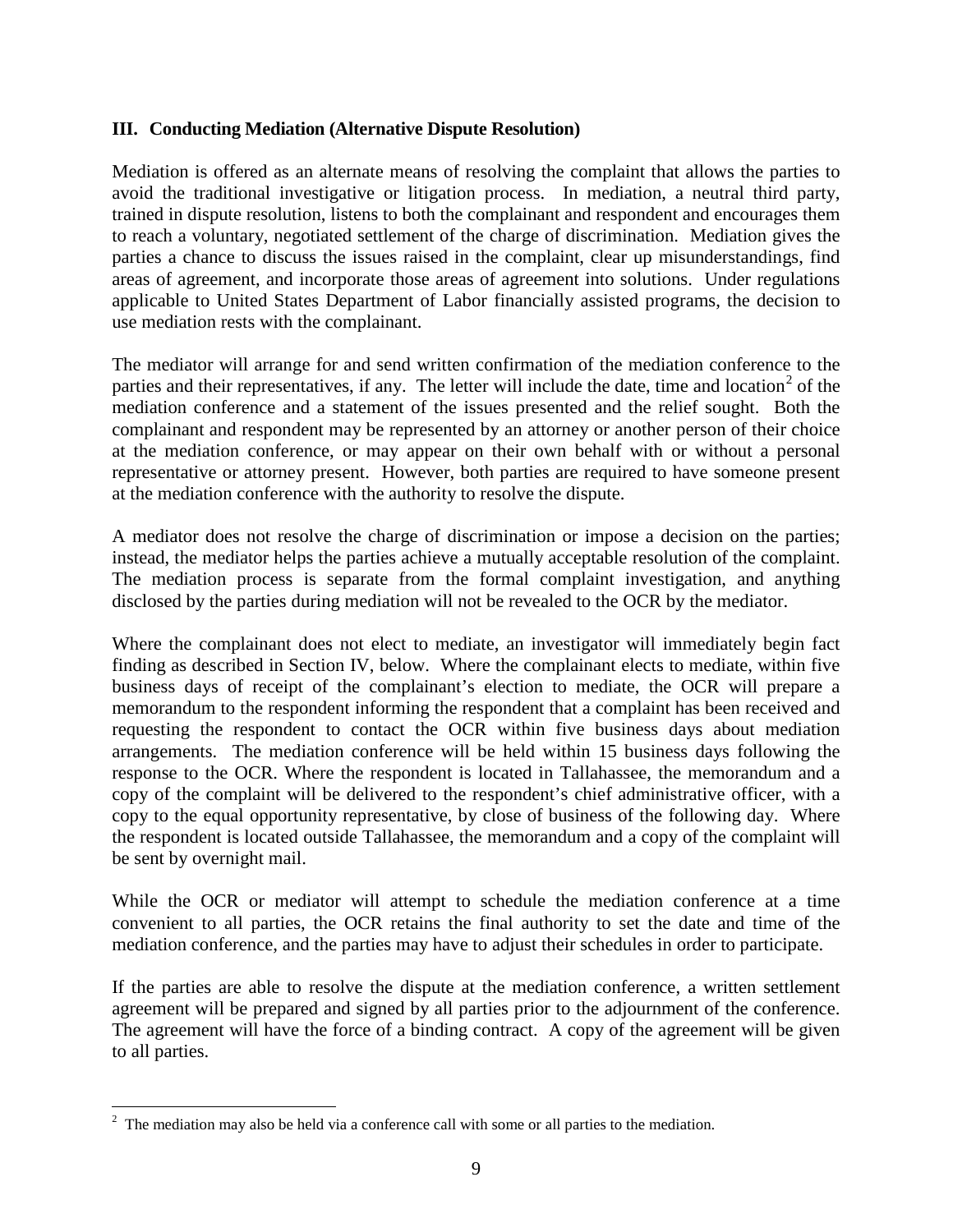If the parties are unable to resolve the complaint at the mediation conference, neither party suffers any negative effect whatsoever. The mediator will immediately notify the OCR that mediation did not resolve the dispute, and the standard formal investigation of the charge of discrimination may begin. The OCR will contact the complainant to ascertain whether or not the complainant wishes to continue with a formal investigation or withdraw the complaint.

**Breach of the Mediation Agreement:** In the event a mediation agreement is subsequently breached, the non-breaching party should notify the OCR. If the mediation was conducted by another entity, such as the Florida Commission on Human Relations, the U.S. Equal Employment Opportunity Commission, or the Civil Rights Center, that entity should be notified.

United States Department of Labor regulations provide that the non-breaching party may file a complaint directly with the Civil Rights Center's director within 30 calendar days of the date when the non-breaching party learns of the alleged breach. If the director determines that the agreement has been breached, the complainant may file a complaint with the Civil Rights Center based upon the original allegations, even if more than 180 days have elapsed since the alleged discrimination. The Civil Rights Center will process the complaint based upon the original allegations.

#### **IV. Fact Finding and Investigation**

**Written Requests for Information and Documents; Telephone Interviews:** Once the OCR learns mediation either will not be used or did not resolve the complaint, an investigator will be assigned to begin the fact-finding process. Within five business days the OCR will send the respondent an initial notification letter, as indicated above. The notice informs the respondent that the OCR will be investigating the complaint and that the respondent has the right to be represented by an attorney or other individual of its choice.

The letter also will contain a request for a position statement and, where deemed necessary, a request for documents and/or response to written questions designed to elicit information needed to resolve the complaint. The respondent will be advised it must reply to the letter within 14 calendar days of the date of the letter, and that any statements of witnesses should be made in the form of a sworn affidavit. The letter from the OCR will be addressed to the appropriate contact person in the Department, or the chief administrative officer of the recipient receiving federal financial assistance through the Department. The materials furnished by the respondent will be given to the investigator by the OCR.

The investigator may send the complainant a request for documents and/or written questions to elicit information concerning the issues raised in the complaint. The complainant must respond to the request for information within 14 calendar days of the date of the letter.

Additional requests for documents and/or written questions may be sent to the complainant and/or respondent as necessary during the investigation process. The investigator may also examine evidence from other sources, such as personnel records, grievances, inspector-general reports, and other agency or recipient records. The investigator may interview witnesses by telephone or in person where necessary. Where the information obtained using the above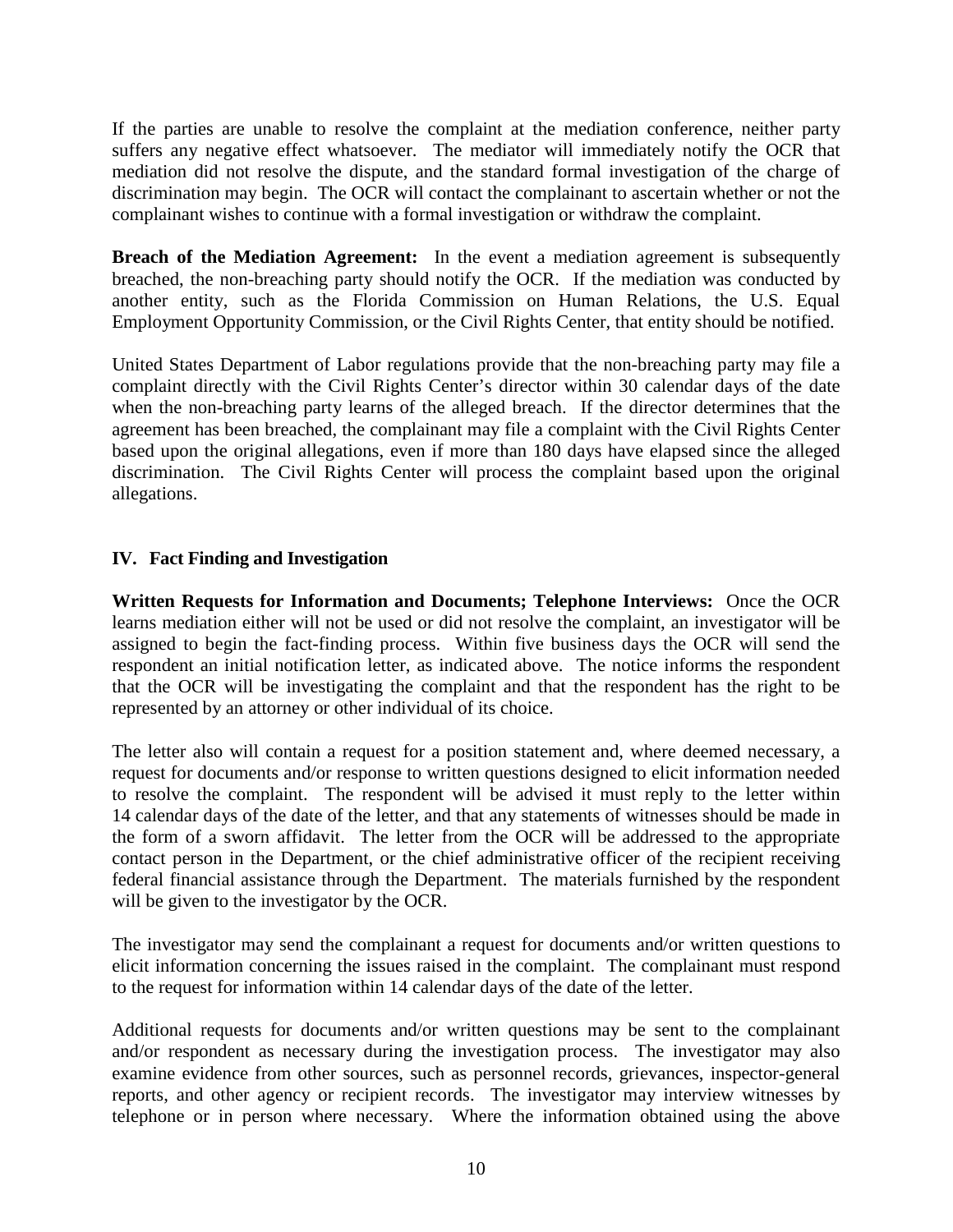methods is sufficient to determine whether or not there is reasonable cause to believe that the respondent has violated a nondiscrimination law, the fact-finding stage of the investigation may conclude without an on-site investigation.

**On-Site Investigation:** An on-site investigation may be necessary where the review of documents and information obtained through written requests or telephone interviews is not sufficient to enable the investigator to reach a conclusion whether or not discrimination occurred. Factors used to decide when an on-site investigation is necessary include: whether: the issues are complicated; numerous witnesses must be interviewed or voluminous documentation reviewed; or several contemporaneous complaints against the same respondent have been received by the OCR.

The investigator will call the respondent to establish a date and time for the on-site investigation, identify records and other documents to be made available for review, and identify individuals to be interviewed. This call will be followed up with written confirmation of the date, time, and scope of the on-site investigation.

The local office or recipient should assign responsibility to a staff person for preparing for and coordinating the on-site visit. Where appropriate, this individual should be the equal opportunity representative for the recipient. The investigator may first meet with the complainant to review the complaint and to obtain any additional information not contained in the complaint or case file.

An opening conference with the respondent and its representatives should follow. The purpose of the opening conference is to:

- 1) describe the complaint being investigated, the specific issues under investigation and the OCR's authority to investigate;
- 2) confirm arrangements made by the respondent to assure privacy, including setting aside a private area for the investigator to conduct interviews and review documents; and,
- 3) schedule other meetings, such as a meeting for information collection and an exit conference.

The investigator will not discuss the merits of the complaint during the opening conference.

The investigator will interview the respondent's representatives and the persons named in the complaint. The investigator should strive to determine the respondent's account of the facts, additional people the respondent wants interviewed, the matters on which each witness is knowledgeable, and the documentation the respondent wishes reviewed.

The investigator may interview the witnesses named either by the complainant or the respondent, or determined independently by the investigator to have relevant information. As the investigation progresses, the investigator may identify additional individuals who should be interviewed and attempt to arrange a meeting. The investigator will also review records and other documents, beginning with those initially requested, and progressing to additional records identified during the on-site visit. When the records required are voluminous or complex, the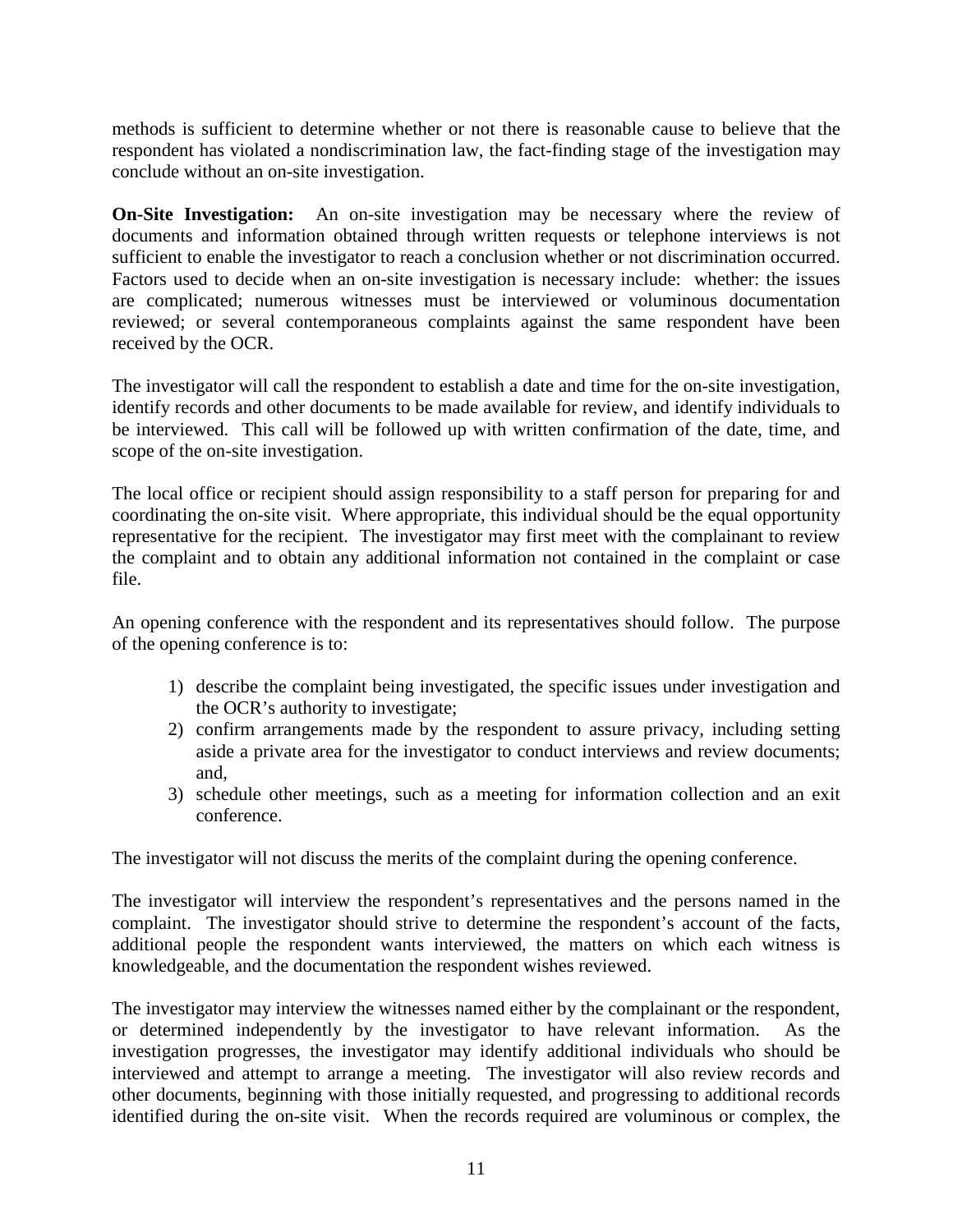investigator may hold a meeting with the staff responsible for keeping records to ascertain the respondent's information system, explain the investigator's information needs, and make specific requests to the appropriate staff for copies of the information.

An exit conference with the respondent's representative or representatives may be held at the conclusion of the on-site portion of the investigation. The purpose of the exit conference is to clarify information obtained during the on-site portion, to request additional information, and/or to answer any questions about the investigative process. Since information gathered on-site usually needs to be reviewed and analyzed before a conclusion about discrimination can be reached, the investigator should remain neutral and express no opinion about information collected and state no conclusions about any issues, especially any feelings about whether or not discrimination has occurred. However, the investigator may entertain a resolution offer if either party should wish to present a conciliation agreement.

#### **V. Reviewing and Analyzing the Evidence**

Once the fact-finding stage of the investigation has been completed, the investigator will review and analyze the evidence and determine whether there is reasonable cause to believe the respondent violated a nondiscrimination law and, therefore, whether or not unlawful discrimination occurred.

#### **Types of Evidence:**

- **Direct Evidence** An example might be the failure by the respondent to take appropriate corrective action where it knew or should have known of discriminatory practices or policies.
- **Comparative Evidence** This may be evidence obtained through a comparison with similarly situated employees or program participants to ascertain differences in treatment.
- **Statistical Evidence** Statistical analysis may indicate that a greater disparity exists than would be expected when comparing data for members of protected groups to data for employees or program participants not in said groups.

Conclusions regarding each allegation of discrimination must be supported by reliable and verifiable evidence, including any of the above types of evidence. Written documentation is the preferred type of evidence to substantiate or refute a complainant's allegation(s). In the absence of written documentation, however, the investigator can use witnesses' testimony as corroborating evidence. Use of direct, observable, or first-hand knowledge of one or more witnesses to substantiate a conclusion is permissible. Hearsay or second-hand knowledge is not considered to be supporting evidence.

Frequently in a complaint investigation there are allegations raised by a complainant that cannot be supported by written documentation or corroborated by witnesses' testimony. If the respondent denies the allegation(s), in the absence of supporting written documentation or witnesses' testimony, the investigator cannot draw a conclusion regarding the alleged discriminatory act: the evidence is inconclusive. It does not exonerate an alleged offender and it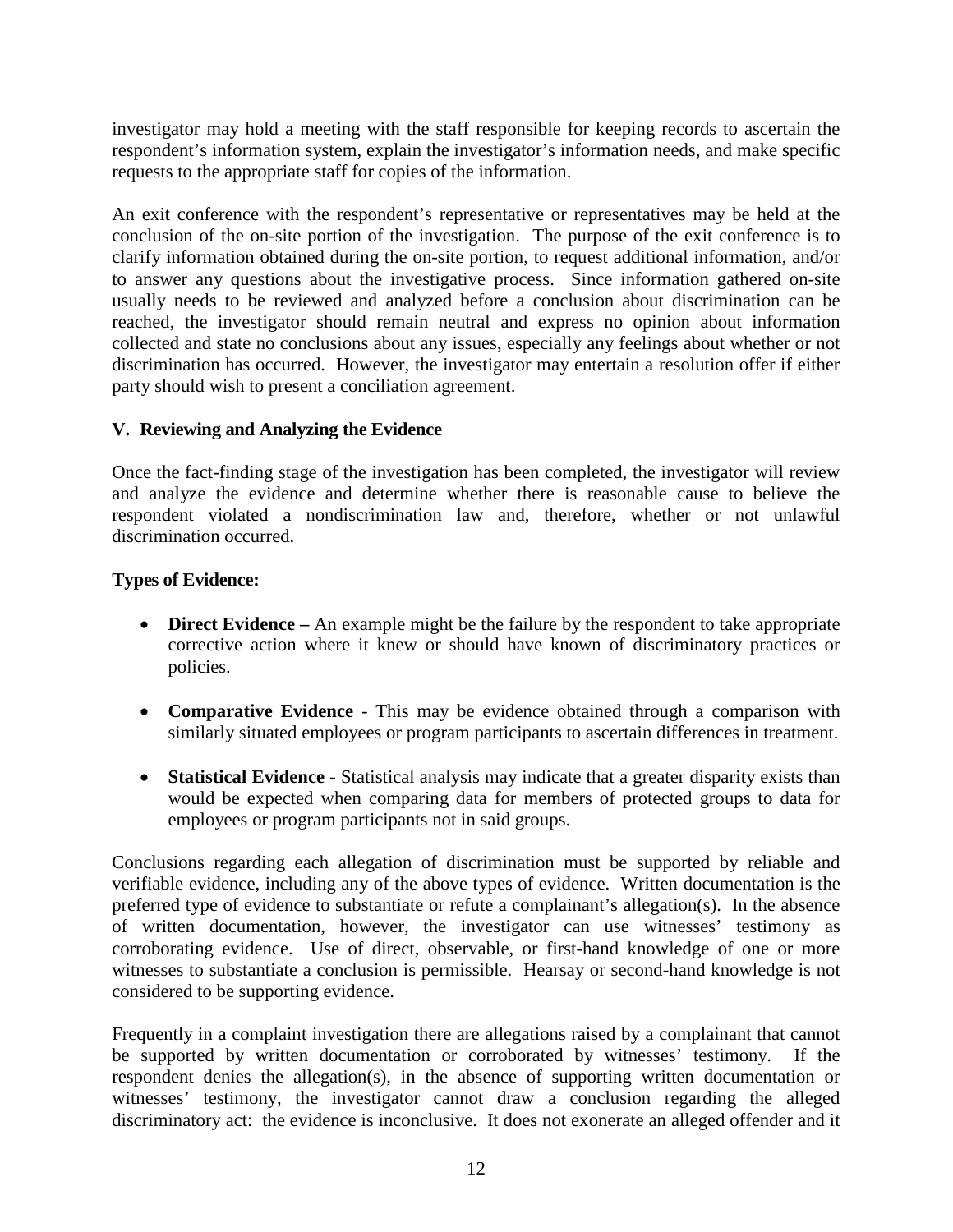does not suggest that the complainant filed false or frivolous allegations: no conclusion can be drawn.

Where the OCR requires additional resources in order to thoroughly and timely complete an investigation, the EO Officer may access the resources of the Office of General Counsel (OGC). This benefit is made possible through an arrangement whereby the OCR administratively falls under the OGC. Under the direction of the EO Officer, an attorney or administrative assistant within the OGC may assist in processing a discrimination complaint. When this occurs, the OGC attorney is permanently prevented from advising any person other than the EO Officer regarding the complaint, and from representing the Department in any future litigation arising from the complaint. Furthermore, the EO Officer maintains a direct reporting relationship to the Executive Director with respect to the complaint in order to ensure the greatest degree of independence. In all cases, the EO Officer makes independent determinations regarding complaint allegations.

#### **VI. The Report of Investigation**

The OCR issues a written determination, called a *Report of Investigation*, upon completion of any investigation. The final determination will be furnished to the respondent, and a copy will be given to the complainant. The Report must be issued to the complainant and respondent within 90 calendar days of the date on which the complaint is filed.

**Contents of the Report:** The Report of Investigation must discuss each of the issues raised in the complaint and, for each issue, state the investigator's decision and provide an explanation of the reasons underlying the decision. Where an issue was resolved by the parties through mediation or by another means not requiring a final determination by the investigator, the Report will contain a statement describing the way the parties resolved the issue.

The letter to the complainant accompanying the Report of Investigation will contain a statement that the complainant has the right to file a complaint with the Civil Rights Center under Section 188 of the Workforce Investment Act. Where the Report of Investigation is issued by the OCR within the 90-day period after the complaint is received, the Report must state that if the complainant is dissatisfied with the OCR's decision, the complainant or his or her representative may file a complaint with the director of the Civil Rights Center within 30 days of the date on which the Report of Investigation is received by the complainant.

**Note:** If the OCR does not expect to issue a Report of Investigation within the 90-day period allowed for conduct of the investigation after the filing of the complaint, the OCR will send the complainant a "90-day letter" at least 10 days prior to the expiration of the 90-day period. The 90-day letter will notify the complainant or his or her representative that a complaint of discrimination under Section 188 of the Workforce Investment Act may be filed with the director of the Civil Rights Center within 30 days of the expiration of the 90-day period—in other words, within 120 days of the date on which the complaint was filed with the OCR. The letter will also inform complainants who allege employment discrimination of their right to file with the U.S. Equal Employment Opportunity Commission and Florida Commission on Human Relations, as well as with the Civil Rights Center.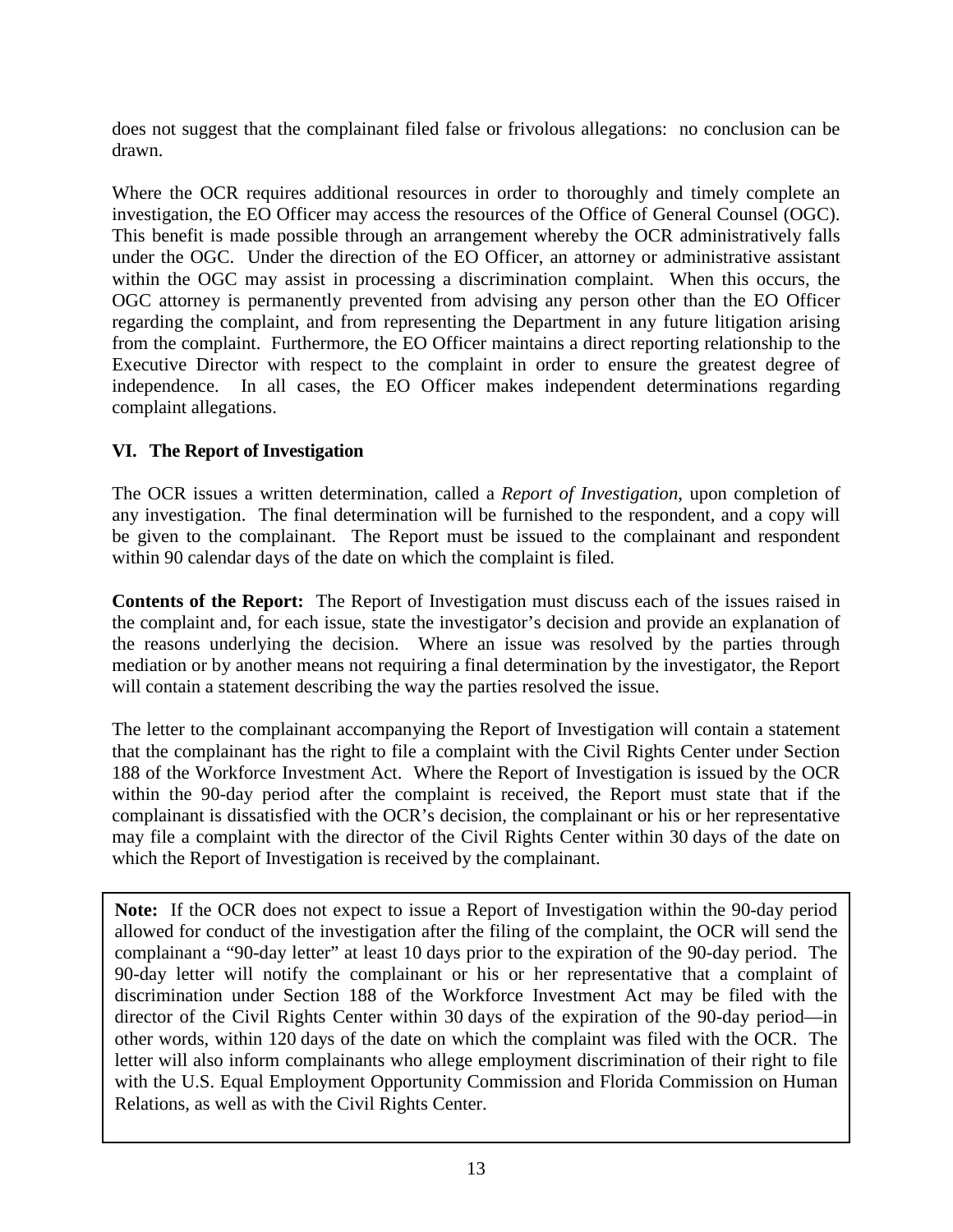#### **VII. A** *Cause* **Finding**

Where the Report of Investigation contains a determination that there is cause to believe the respondent violated a federal or state antidiscrimination law, the Report of Investigation sent to the respondent may also contain a list of recommended corrective actions. Corrective actions must be designed to make the complainant whole, eliminate the discrimination and ensure that the discrimination does not recur. The OCR may recommend changes in policies and procedures, personnel changes, disciplinary action, additional record keeping, accommodations, training, changes to physical facilities, and monetary relief, where appropriate. The recommendations should be narrowly tailored to address and eliminate the discrimination found by the investigation.

Where the complaint involves the Department of Economic Opportunity as the respondent, the Report of Investigation containing the recommendations will be sent to the Department's Executive Director with copies to the responding office. Included will be a request that a reply be sent to the OCR within 30 days as to how the recommendations will be implemented. The respondent may offer alternatives to the recommended resolution.

When the complaint does not involve the Department as the respondent, the Report of Investigation containing the recommendations will be sent to the chief administrative officer of the respondent. Included will be a request that the respondent reply to the OCR within 30 days as to how the recommendations will be implemented.

In either case, the OCR will monitor the situation to ensure that the respondent makes the required reply and that the respondent follows through on implementation of the recommendations. Where the respondent fails to implement the recommendations and eliminate the discrimination, the respondent may face sanctions that may result, after opportunity for a hearing, in the suspension, termination, denial or discontinuance of federal financial assistance, and other sanctions as provided by law. The OCR will also be available to provide technical assistance to the respondent in changing policies and procedures, record keeping, accommodations, and training.

The OCR also may use the above procedure to make recommendations in cases where there is no determination that discrimination occurred but where the investigation has revealed circumstances that warrant a change in policies and procedures, personnel, disciplinary action, record keeping, accommodation, training, or remodeling of facilities to assure compliance with the applicable laws and regulations.

#### **VIII. Miscellaneous Provisions**

**Negotiated Settlement:** Even if the parties choose not to mediate, they may settle the complaint on mutually agreeable terms at any time during the OCR investigation, and the OCR encourages parties to do so. If settlement is achieved, its terms shall be reduced to writing and signed by the complainant and the respondent. A copy of the settlement agreement shall be filed with the OCR along with a withdrawal of complaint executed by the complainant. The withdrawal will be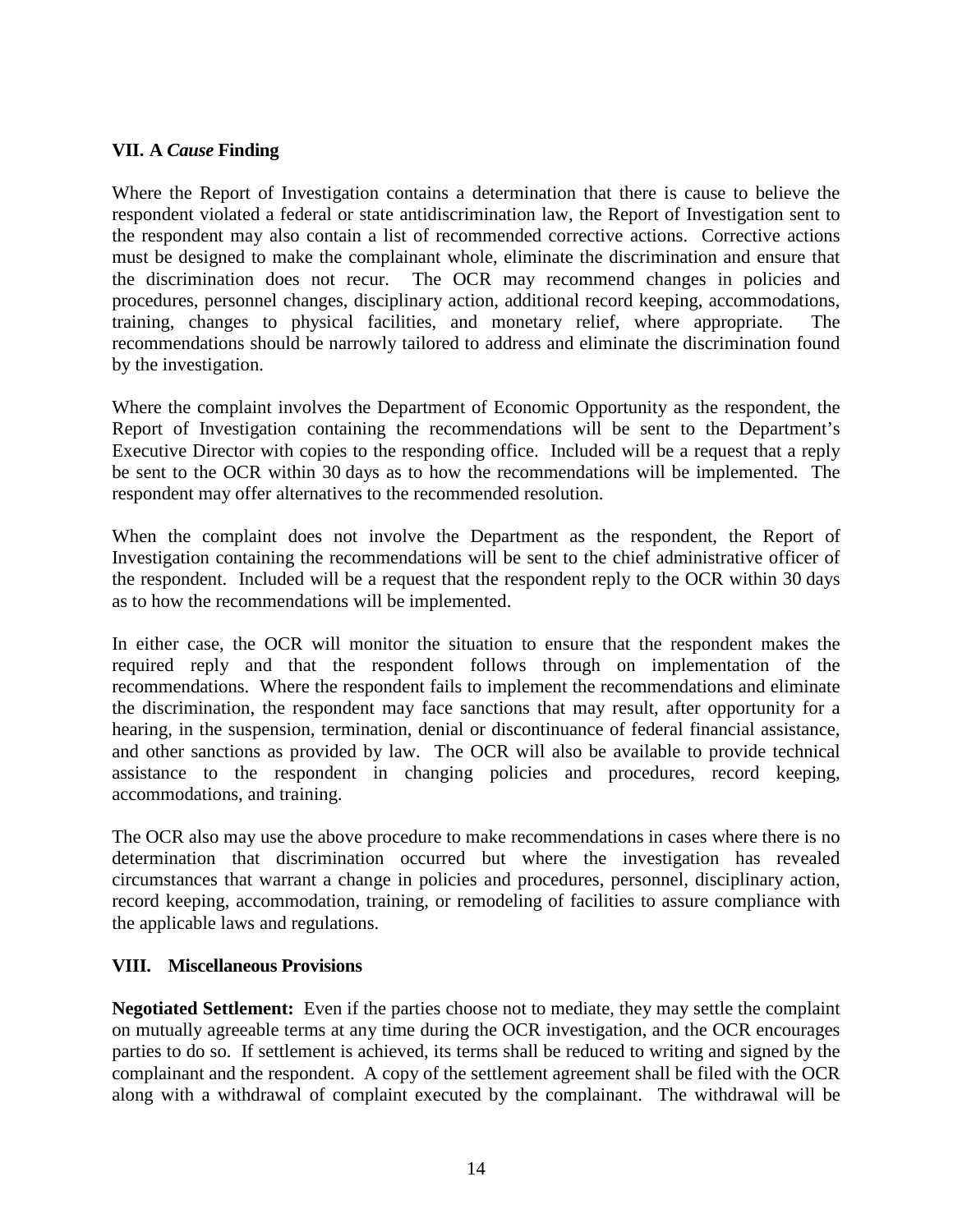without prejudice and the complainant will be able to re-file the complaint as noted below in the section "Complainant's "Right to Withdraw the Complaint."

**Right to Representation:** Both the complainant and the respondent have the right to be represented at all stages of the complaint process by an attorney or other individual of their choice. Before a complainant's representative will be recognized by the OCR, the complainant should submit a completed "Authorization of Representative" notice in writing.

**Respondent's Duty to Maintain Records:** Once the respondent becomes aware that a complaint has been filed with the OCR or with the Civil Rights Center, the respondent shall preserve all original personnel or participant records and other evidence relevant to the complaint until the OCR or the Civil Rights Center issues the Report of Investigation. Where the respondent fails to preserve such records, an inference of discrimination may arise where there is a lack of documentation to refute the complainant's allegations. WIA regulations require that records related to the complaint be kept for three years from the date the case file is closed.

**Respondent's Duty to Provide Information:** A respondent has a duty to provide the investigator with relevant information necessary to the investigation. Where a respondent fails to provide requested information in the custody and control of the respondent in a timely manner, after notice and an opportunity to cure have been given, the failure may give rise to an inference of discrimination where there is a lack of information to refute the complainant's allegations.

**Complainant's Duty to Provide Information:** A complainant has a duty to provide the investigator with relevant information necessary to the investigation. The OCR may dismiss a complaint where a complainant, after notice and an opportunity to cure has been given, fails to provide requested information, refuses to submit to an interview or attend meetings, or otherwise refuses to cooperate to such an extent that the OCR is unable to resolve the complaint. Under such circumstances, the complaint may be dismissed without a final determination of whether there is cause to believe the respondent violated a federal or state nondiscrimination law.

**Complainant's Right to Amend the Complaint:** The complainant has the right to amend the complaint at any time prior to the issuance of the initial notification letter. After that letter has been issued, the complainant can amend the complaint only with the permission of the OCR. The complainant has the duty to amend the complaint if it lacks the required information, as described in the "Content of Complaint" section above. Where an amendment relates to the subject matter of the original complaint, the amendment will relate back to the date the original complaint was received by the OCR. A complainant's "amendment" may add additional issues (other than retaliation) not covered in the original complaint, and therefore may be considered separately as a new complaint.

**Complainant's Right to Withdraw the Complaint:** The complainant has the right to withdraw his or her complaint at any time prior to the issuance of the Report of Investigation. Such a withdrawal must be in writing and will be without prejudice, meaning the complainant reserves the right to re-file the complaint at any time before the filing deadline discussed above, in the section "When to File."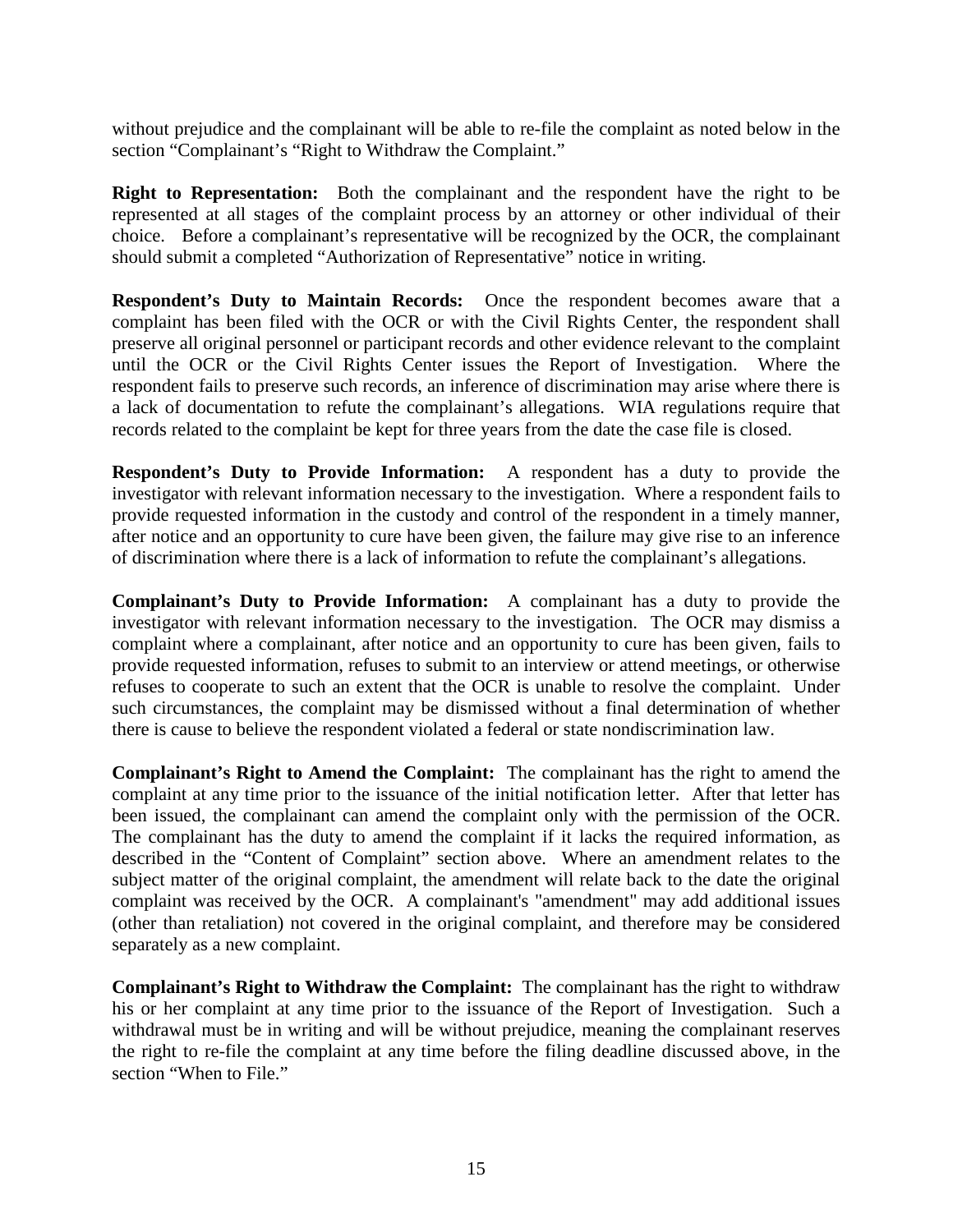**Access to Files During the Investigation:** Florida law [§119.07(2)(g), *Florida Statutes*] states that all records that relate to a charge of discrimination are not public record until the investigation is completed either by a final determination of discrimination or the investigation becoming inactive. Once the OCR issues a Report of Investigation and the OCR can confirm that it has been delivered to the complainant, the complaint file becomes a public record and, unless exempted by another part of the public-records law, the file is open for public inspection. To assure due process, confirmation of delivery by the United States Postal Service return receipt will document that the Report has been delivered.

Neither the complainant nor the respondent has a right to see information gathered as part of the investigation until the Report of Investigation has been issued. Nonetheless, the investigator may disclose information submitted by the complainant and respondent where it is necessary to further the investigation.

Anyone having a question concerning filing discrimination complaints should contact:

The Department of Economic Opportunity Office for Civil Rights 107 East Madison Street – MSC 150 Tallahassee, Florida 32399-4129

Phone 850 921-3205 • Fax 850 921-3122 e-mail: [Civil.Rights@deo.myflorida.com](mailto:Civil.Rights@deo.myflorida.com)

Florida Relay Service (TTY): 711 (in English, Spanish, French or Haitian Creole)

The Director, Civil Rights Center (CRC) U.S. Department of Labor 200 Constitution Avenue NW, Room N-4123 Washington, DC 20210 (202) 693-6500 (voice) (800) 877-8339 (Federal Relay Service -- for TTY/TDD) e-mail: [CivilRightsCenter@dol.gov](mailto:CivilRightsCenter@dol.gov)